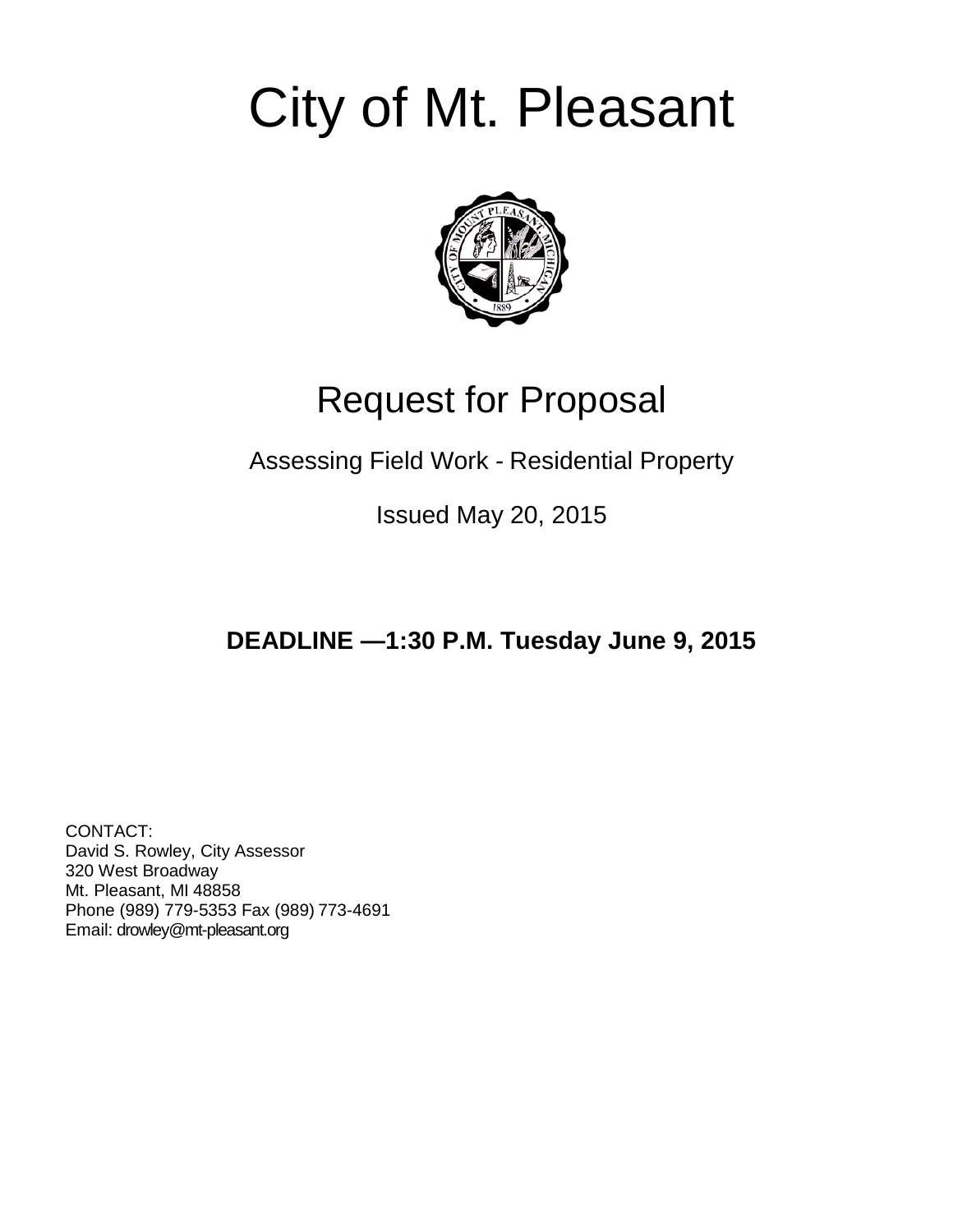#### **Assessing Field Work - Residential City of Mt. Pleasant**

The City of Mt. Pleasant, Michigan, is requesting sealed bids at the Office of the City Clerk, City Hall, 320 West Broadway Street, Mount Pleasant, Michigan 48858, until 1:30 p.m. (local time), on June 9, 2015, at which time and place the bids will be publicly opened and read. All bids shall be submitted in a sealed envelope, plainly marked, **"Assessing Field Work"**.

Complete bid specifications are available at the City Clerk's Office, City Hall, 320West Broadway Street, Mount Pleasant, Michigan 48858, 989-779-5361, Monday through Friday, 8:00 a.m. to 4:30 p.m. or on the City's website at [www.mt-pleasant.org.](http://www.mt-pleasant.org/)

Questions regarding the bid specifications or bid process should be directed to David S. Rowley, City Assessor

The City of Mt. Pleasant reserves the right to accept or reject any or all bids, to waive any irregularities in the bids, and to select the bid considered most advantageous to the City.

Published: May 20, 2015 **Jeremy Howard, City Clerk** 989-779-5374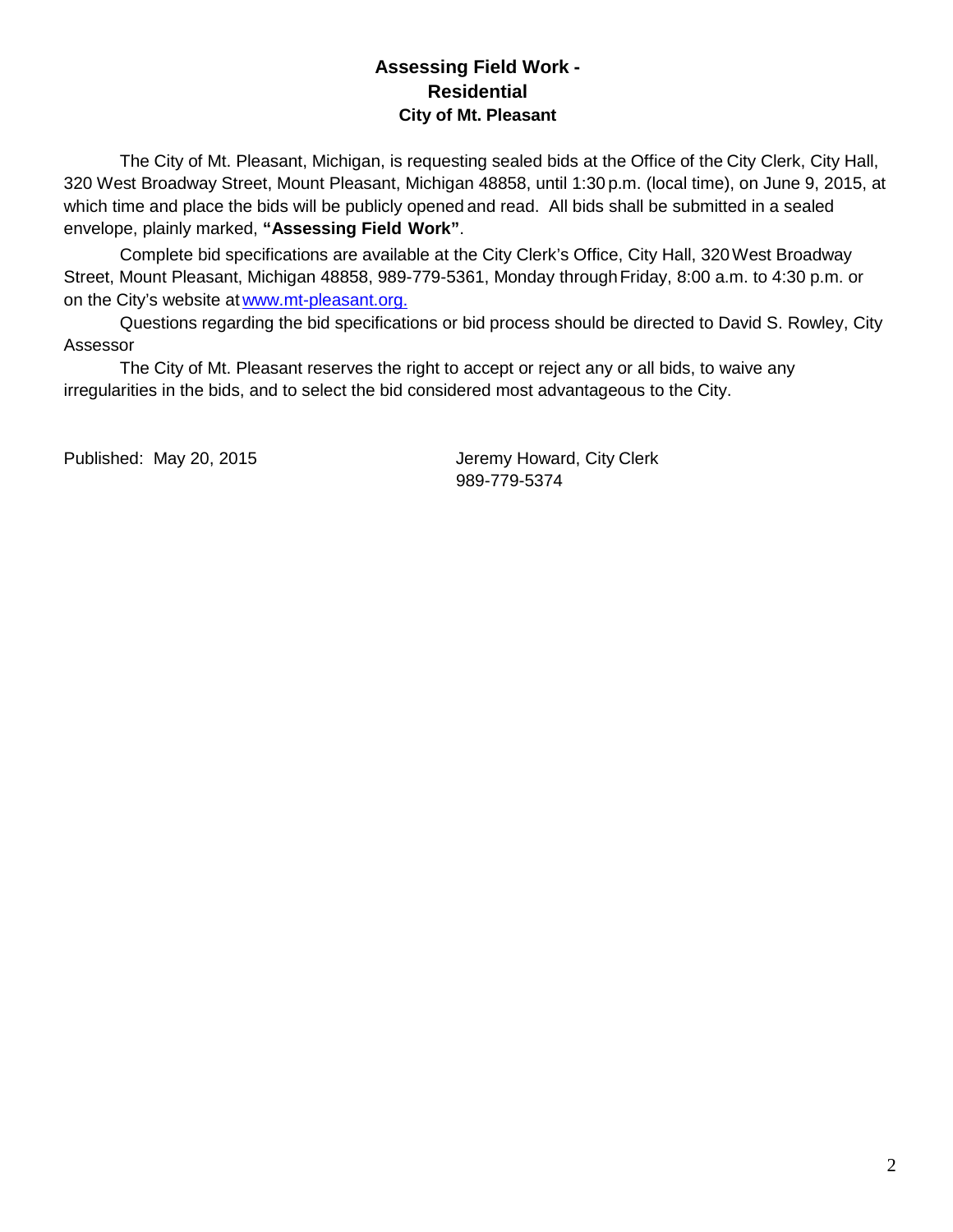#### **I. BACKGROUND**

| A. PURPOSE             |  |
|------------------------|--|
| <b>B. INTRODUCTION</b> |  |

#### **II. SERVICES REQUESTED**

| A. SCOPE OF SERVICES                              |    |
|---------------------------------------------------|----|
| <b>B. VOLUME OF WORK</b>                          | 5  |
| C. TIMING OF WORK                                 | -5 |
| D. REQUIRED CERTIFICATIONS, SKILLS, AND EQUIPMENT | 5  |
| E. AVAILABILITY                                   | 6  |
| F. COMPENSATION                                   | 6  |
| G. INSURANCE                                      | հ  |

#### **III. DIRECTIONS FOR SUBMITTAL**

| A. SUBMISSION                                          | 6 |
|--------------------------------------------------------|---|
| B. TIMELINE                                            |   |
| C. COSTS FOR PROPOSAL PREPARATION                      |   |
| D. RESERVATION OF RIGHTS TO REJECT, WAIVE, AND REISSUE |   |
| E. OWNERSHIP OF MATERIALS                              |   |
| F. INFORMATION REQUIRED IN PROPOSAL                    |   |

#### **IV. EVALUATION PROCESS**

#### **PROPOSAL FORM**

**Appendix A**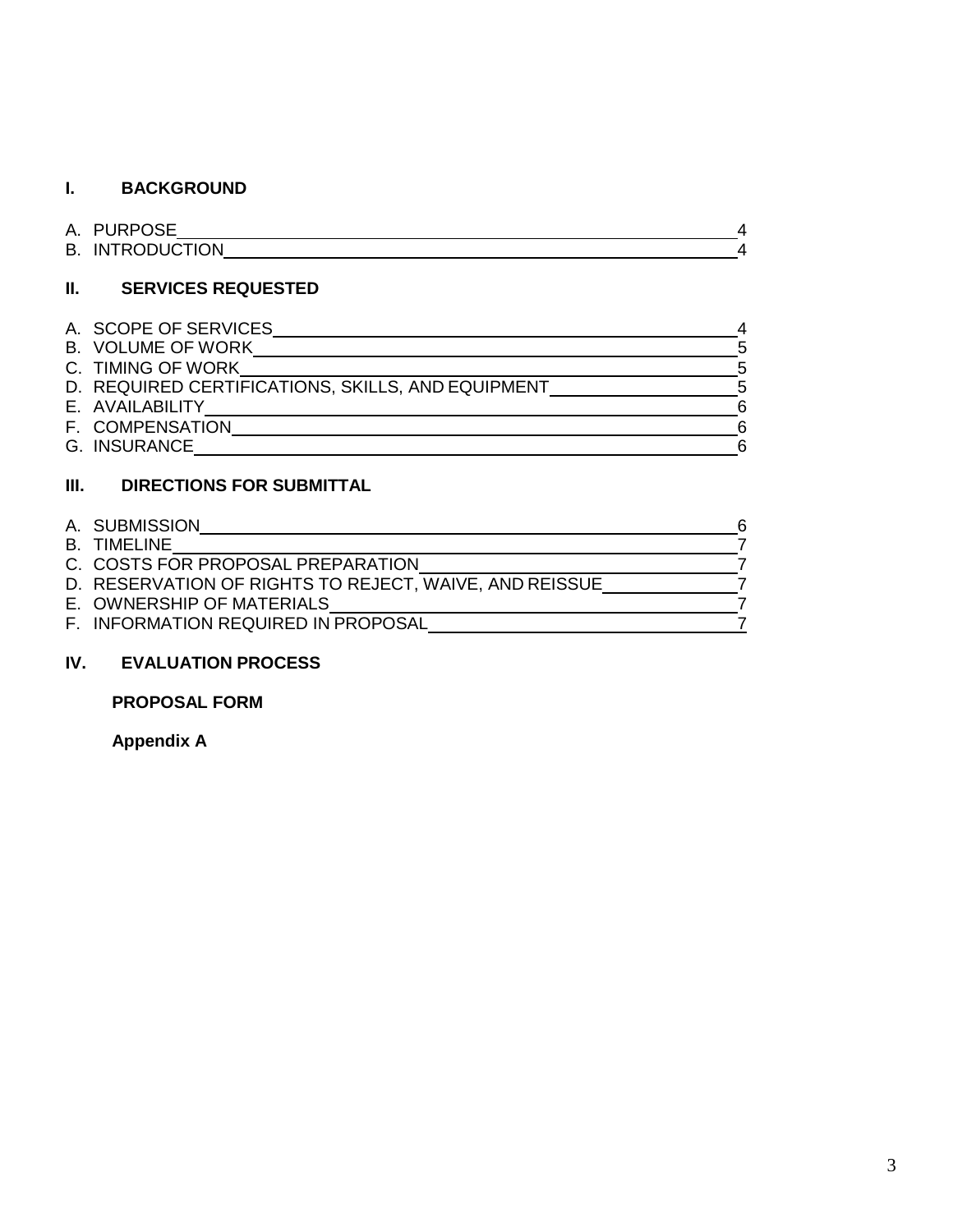#### **I. BACKGROUND**

#### **A. PURPOSE**

The City of Mt. Pleasant, Michigan is requesting proposals from firms or individuals to assist with residential field work measurement and inspections for the annual tax assessment roll. The City of Mt. Pleasant wishes to retain the services of a qualified firm or individual to assist with the residential field work. The field work will be for new construction permits and residential parcels as partof the assessing department's annual property record card review.

The scope of work under this proposal will begin in June 2015 for the 2016 assessment roll. The project may also be extended into 2016 for the 2017 assessment roll and 2017 for the 2018 assessment roll.

#### **B. INTRODUCTION**

Mt. Pleasant is 7.8 square miles, located in the geographic center of Michigan's lower peninsula. It is dedicated to retaining small town traditions while building a vital economy, thus assuring a stable future for its residents. The city prides itself on its thriving downtown district, consisting of more than 135 businesses that range in specialties and offerings. Additionally,Mt. Pleasant provides unique cultural attractions, scenic parks placed along the meandering Chippewa river, and other remarkable social experiences.

Due to a variety of special events planned within city limits, including the successful state softball tournament and Street Festival, the area population can swell totwo-to-three times the official 26,016. An additional draw to the area includes the thousands of visitors each day to the Soaring Eagle Resort and Casino, located at the east city limits.

Mt. Pleasant is also home to Central Michigan University, a doctoral-intensive universityserving more than 20,000 students with excellent educational opportunities and partnerships with businesses throughout the state of Michigan. Fully accredited, CMU continues to be an educational leader, with 38 academic departments and more than 150 field of study.

For more information about the City visit [www.mt-pleasant.org.](http://www.mt-pleasant.org/)

#### **II SERVICES REQUESTED**

#### **A. SCOPE OF SERIVCES**

The City of Mt. Pleasant is requesting proposals from individuals or firms, to assist the Assessing Department in completing residential real property fieldwork including thefollowing duties. The City Assessor will provide the list of parcels to be inspected.

1. Field Inspection

A. Exterior inspection – measure and list residential real property within a specified ECF neighborhood(s) to verify existing exterior dimensions.

B. Interior inspection – request an interior inspection of property via letter from City Assessor and resulting call to schedule or by leaving a card at the property requesting a call to schedule. The contracted inspector will coordinate and schedule the specific time for access to the property for interior inspection. The interior inspection will consist of the data collection as outlined in appendix A attached.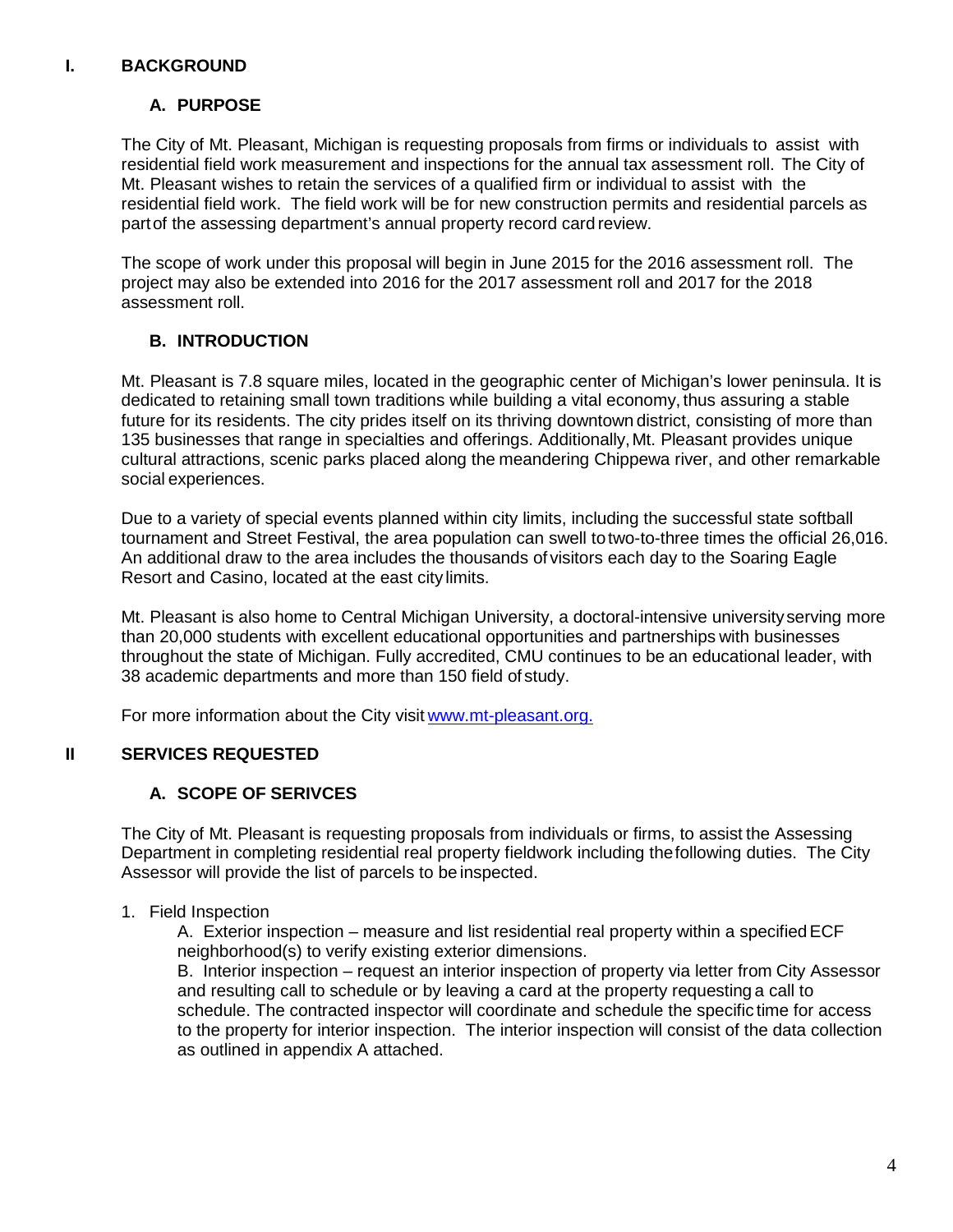- 2. Digital photos two photograph taken at an angle from front and rear of the subject property.
- 3. Data entry into the City's database (accomplished at a designated work station in City Hall)
	- A. Updated or new sketch of the property into APEX software
	- B. Dimension and features of the property into BS&A software
	- C. Attachment of digital photos to the respective parcel
- 4. Monthly progress reports must be provided to the City Assessor showing which parcels are complete.
- 5. Annual report for all new construction permits depicting thepercent complete.
- 6. Meetings with the City Assessor as requested to discuss questions/concerns on data provided.

NOTE: all inspections conducted at the request of the Assessor will be paid at a "Per Parcel" rate only. That rate will include any preparation work to review the file, recordcard, or permit; all contacts made to schedule the inspection with a homeowner or follow up on any data; the actual exterior and interior inspections; and data entry as defined above.

#### **B. VOLUME OF WORK**

The 2015 assessment roll has 4,295 residential parcels. A base bid is being requested assuming 3%, or 130 of the parcels (generally grouped geographically together) are inspected this year.

An alternate bid A is requested for 5% or 215 of the parcels.

An alternate bid B is requested for 10% or 430 of the parcels.

The bid will also include approximately 100 new construction permit inspections peryear.

#### **C. TIMING OF WORK**

For 2015, the listing of residential parcels will be available from the Assessor's office by June 30, 2015. The inspections and data entry must be complete by December 15, 2015.

The new construction listing based on residential permits will be available no later than November 1 and must be completed by December 15, 2015. A detailed list of partial newconstruction parcels (% complete) must be provided to the City Assessor by December 15, 2015.

The Assessor and contractor must mutually agree to the actual timing of the work so that appropriate notice may be given to the property owners by the City Assessor office of the upcoming inspection.

Additional work may be extended for the years of 2016 and 2017.

#### **D. REQUIRED CERTIFICATIONS, SKILLS, AND EQUIPMENT**

The field worker completing the inspections must possess the following:

- 1. Minimum of Certified Michigan Assessing Officer (MCAA). The firm or contractor must provide the name and certificationlevel held by the person performing the work.
- 2. Preferred 1-3 years field experience
- 3. Preferred knowledge of APEX sketch software
- 4. Preferred knowledge of BS&A Assessing software
- 5. Measuring device and any other equipment needed to complete inspections
- 6. Digital camera and memory card to use to transfer photos
- 7. Cell phone to allow contact by the City staff while doing field work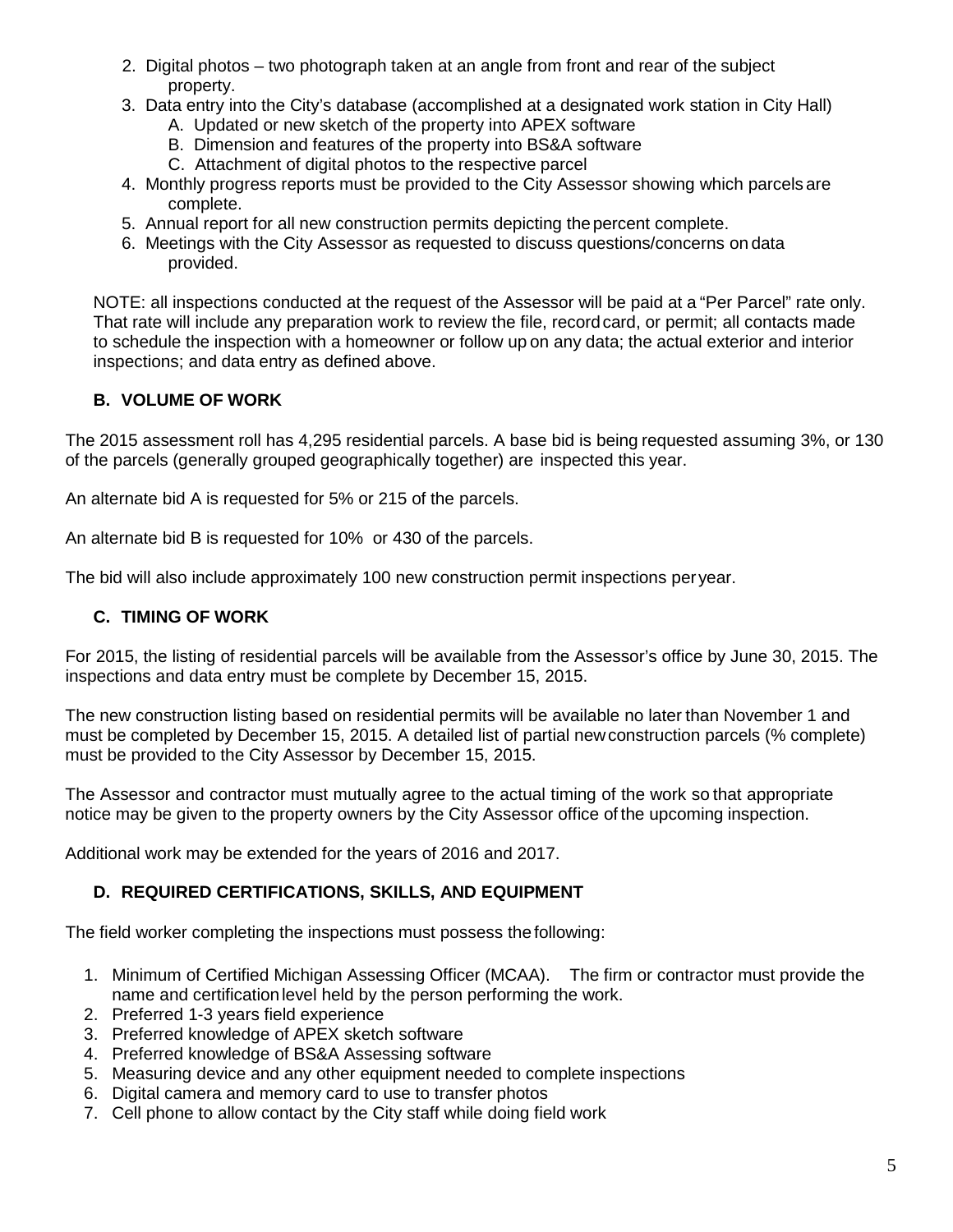#### **E. AVAILABILITY**

The inspector shall be available to the Assessor and Department Staff by telephone, email,and facsimile to respond to inquiries and provide and receive information.

The inspector will be required to respond to requests for scheduling of inspections. All inspections shall be performed during a work schedule approved by the City Assessor.

The inspector may be required to attend periodic meetings with City staff at the request ofthe Assessor.

#### **F. COMPENSATION**

The field worker will be responsible for their own transportation/mileage associatedwith performing their duties as a contractor for the City.

The contractor (or firm) shall submit monthly invoices for payment which specifies thetotal number of inspections performed. Invoices shallbe submitted to the Assessor on a timely basis and payments shall be mailed to thecontractor according to an annual schedule provided by the City. A *sub-contractor* may not perform inspections or other related duties under this agreement without written approval by the Assessor.

#### **G. INSURANCE**

The field worker (or firm) shall agree to provide a certificate of insurance with the City of Mt. Pleasant named as an additional insured before commencing to perform services, andannually thereafter, for the following coverage in the amounts specified:

- A. Public Liability and Property Damage
	- 1. \$300,000 each person for bodily injury;
	- 2. \$500,000 each occurrence for bodily injury;
	- 3. \$250,000 for property damage
- B. Worker's Compensation as required by law.

#### **III DIRECTIONS FOR SUBMITTAL**

#### **A. SUBMISSION**

Individuals or firms submitting proposals shall submit two (2) copies of the proposal. These materials must be received in a sealed package at the City of Mt. Pleasant by 1:30 PM on Tuesday, June 9, 2015. Late proposals will not be accepted. Proposals shall be validfor sixty (60) days. Packages containing the proposal and any related material should beplainly marked on the outside as follows:

#### **'ASSESSING FIELD WORK SERVICES BID'**

Packages shall be delivered via mail, courier, or in person to:

Jeremy Howard, Clerk 320 West Broadway Street Mt. Pleasant, MI 48858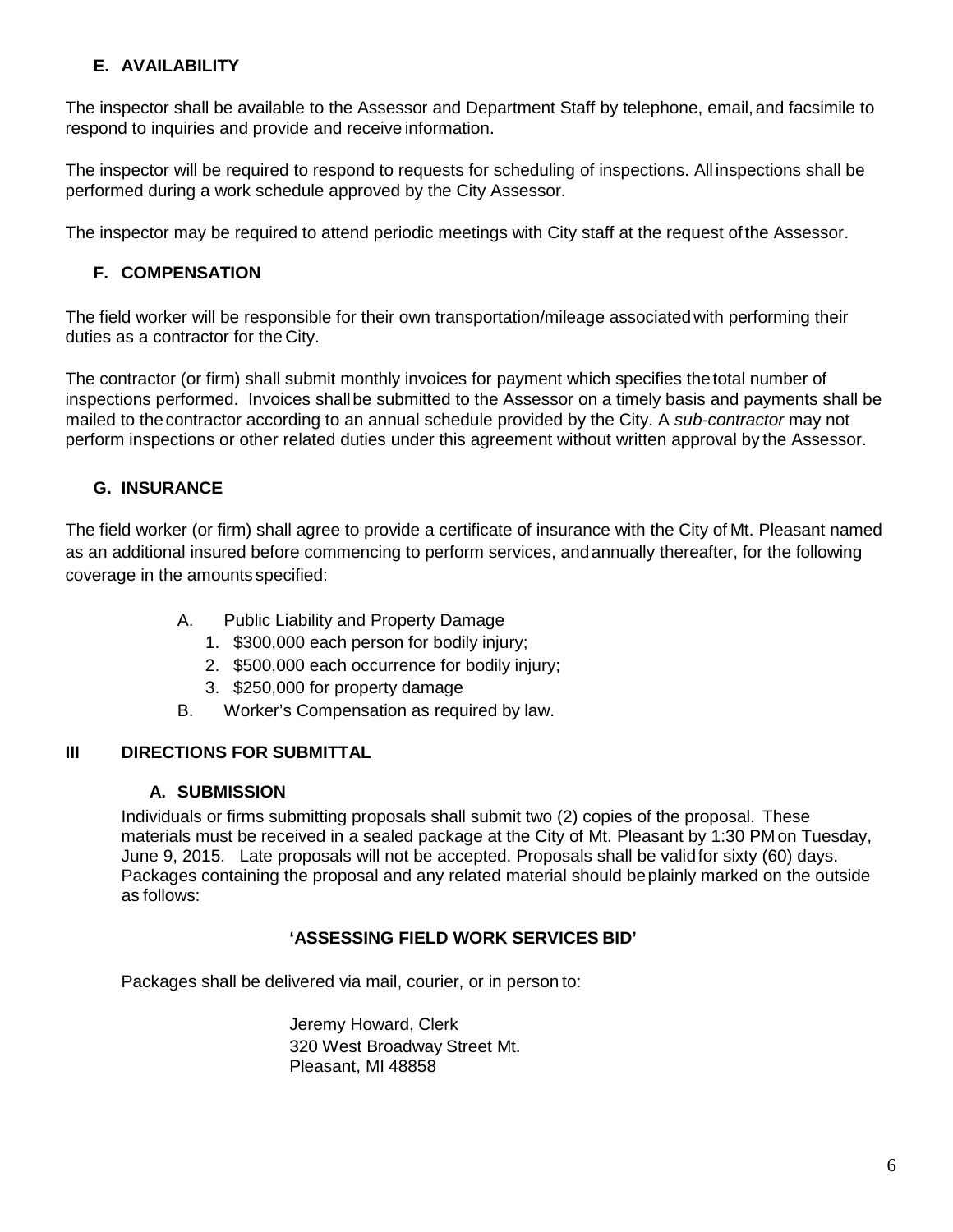#### **B. TIMELINE**

The contract period will be June, 2015 through December 31,2015. The contract may be renewed for the year of 2016 and 2017 with a change in parcel count to a number agreed upon by the contractor and the City Assess. The exact parcel count to be agreed upon by the contractor and the City Assessor.

The contract may be terminated by either party upon sixty (60) days written notice.

The following tentative timeline has been set for the award of the contract under this RFP.

Distributed: May 20, 2015 Proposals Due: June 9, 2015 Interviews/Follow-up if needed: June 10 to June 12, 2015 Commission approval: June 22, 2015 Contract Awarded: June 23, 2015

#### **C. COSTS FOR PROPOSAL PREPARATION**

The City of Mt. Pleasant shall not be liable for any costs incurred by the individual or firm in responding to this Request for Proposal, or for any costs associated with discussions required for clarification of items related to this proposal, including any future interviews.

#### **D. RESERVATION OF RIGHTS TO REJECT, WAIVE, AND REISSUE**

The City of Mt. Pleasant reserves the right to accept or reject any and all submittals,waive any irregularities, reissue all or part of this Request for Proposal, and not award anycontract, all at their discretion and without penalty.

#### **E. OWNERSHIP OF MATERIALS**

All materials, including but not limited to paper and digital materials, that areprepared, acquired, created, or utilized to fulfill this Request for Proposal and its objectives shall become the property of the City of Mt. Pleasant where permitted by law.

#### **F. INFORMATION REQUIRED IN PROPOSAL**

The proposal shall provide the following information in this order:

- 1. General information about the individual or firm, along with staff experience, credentials/certifications, and training.
- 2. A resume of the field worker that will be completing the scope of services including their assessing level certification.
- 3. Activity reports *(provide examples.)*
- 4. Contractor availability and methods of contact for the public and staff.
- 5. Contractor compensation and invoicing.
- 6. Current insurance with limits for general liability, worker's compensation, and vehicle commercial, comprehensive, and collision; or statement of intent to insure and at what limits.
- 7. Three or more references, including contact names, addresses, and telephone numbers.
- 8. Closing statement, if desired.
- 9. Completed and signed bid proposal form.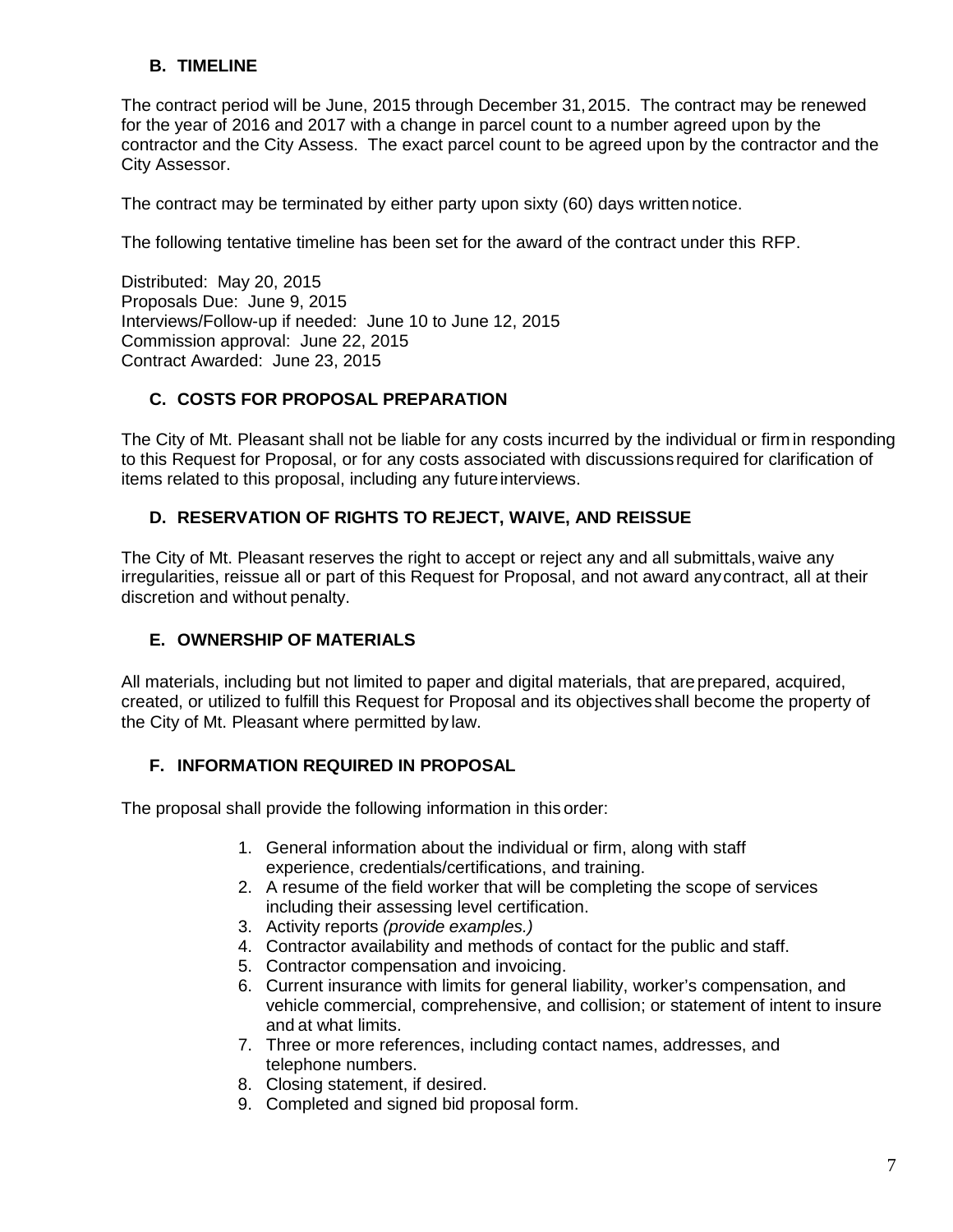#### **IV. EVALUATION PROCESS**

The City of Mt. Pleasant is committed to an objective and open selection process. Every proposal shall receive an unbiased review.

The evaluation criteria include:

- Overall qualifications, experience, and competence of staff.
- Experience in projects of similar scope in communities with comparable characteristics.
- Experience in working with and involving the public.
- Reference checks.
- Availability and responsiveness to the City of Mt. Pleasant.
- Written and visual quality and accuracy of the proposal.
- Project approach.
- Interview (if conducted.)
- Costs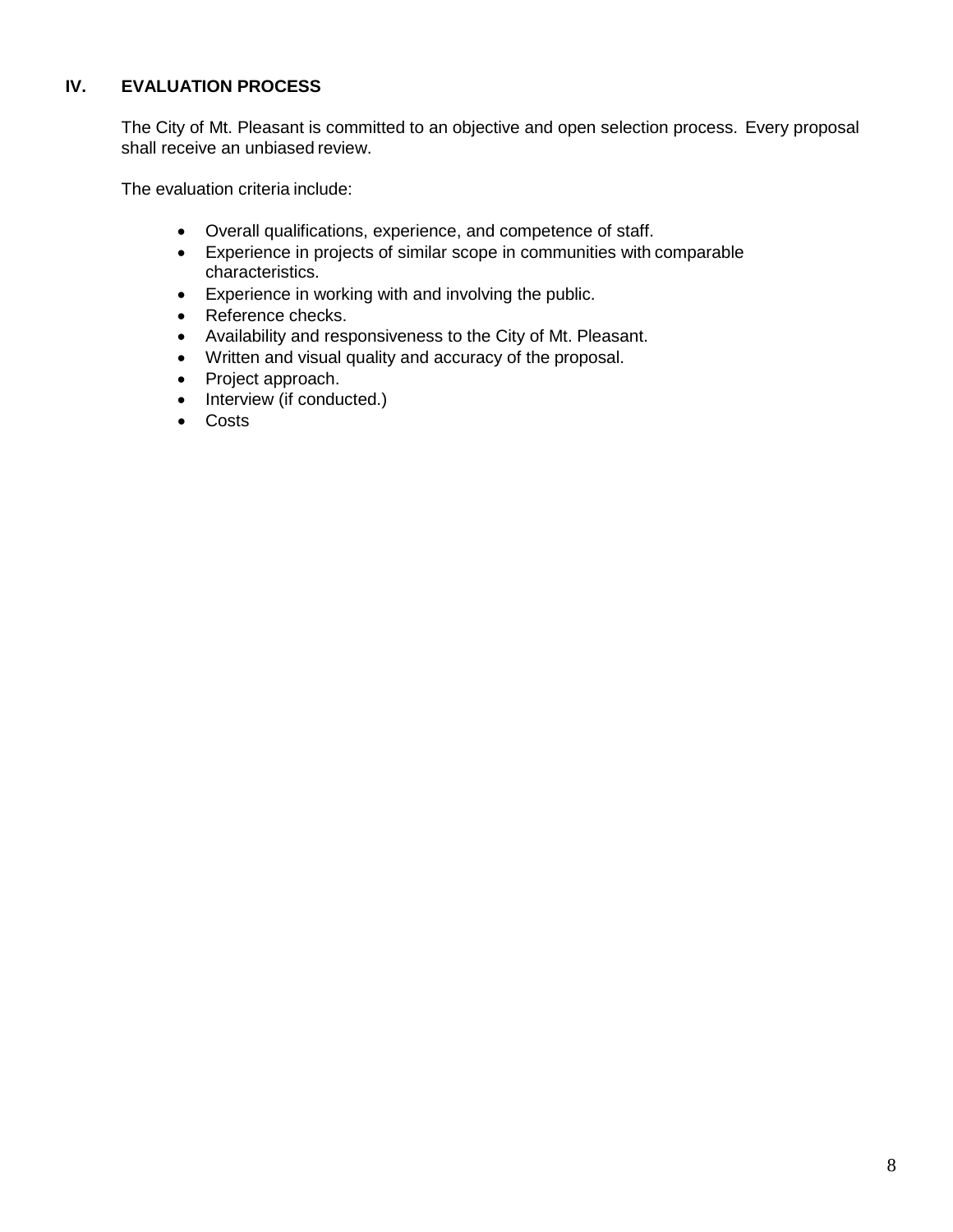#### **City of Mt. Pleasant, Michigan**

#### **BID PROPOSAL FOR CONTRACTED ASSESSING FIELD WORK SERVICES**

**BID ITEM:** Assessing Field Work Services Bid Contract until December 31, 2015 Contract may be renewed for 2016 and 2017

#### **BID OPENING: Tuesday June 9, 2015 at 1:30 pm.**

#### **I. CONTRACTOR AGREES TO PROVIDE**

- A. All materials and equipment necessary to perform the duties detailed in the Bid Specifications.
- B. The individual or firm agrees to meet with the City to cover areas of concern detailed under the proposal specifications and as needed to resolve an issue related to any inspection.

#### **II. PROVISIONS**

- A. I/We, the undersigned, understand that the contract may be terminated byeither party upon sixty (60) days written notice
- B. I/We, the undersigned, propose to provide the services outlined in the above specifications of contracted assessing field work in City of Mt. Pleasant
- C. The City of Mt. Pleasant reserves the right to reject any or all bids, to waive any irregularities, and to select the bid most advantageous to the City of Mt.Pleasant.

*\_\_\_\_\_\_\_\_\_\_\_\_\_\_\_\_\_\_\_\_\_\_\_\_\_\_\_\_\_\_\_\_\_\_\_\_\_\_\_\_\_\_\_\_\_\_\_\_\_\_\_\_\_\_\_\_\_\_\_\_\_\_\_\_\_\_\_\_\_\_\_\_\_\_\_\_\_*

*\_\_\_\_\_\_\_\_\_\_\_\_\_\_\_\_\_\_\_\_\_\_\_\_\_\_\_\_\_\_\_\_\_\_\_\_\_\_\_\_\_\_\_\_\_\_\_\_\_\_\_\_\_\_\_\_\_\_\_\_\_\_\_\_\_\_\_\_\_\_\_\_\_\_\_\_\_*

*\_\_\_\_\_\_\_\_\_\_\_\_\_\_\_\_\_\_\_\_\_\_\_\_\_\_\_\_\_\_\_\_\_\_\_\_\_\_\_\_\_\_\_\_\_\_\_\_\_\_\_\_\_\_\_\_\_\_\_\_\_\_\_\_\_\_\_\_\_\_\_\_\_\_\_\_\_*

*\_\_\_\_\_\_\_\_\_\_\_\_\_\_\_\_\_\_\_\_\_\_\_\_\_\_\_\_\_\_\_\_\_\_\_\_\_\_\_\_\_\_\_\_\_\_\_\_\_\_\_\_\_\_\_\_\_\_\_\_\_\_\_\_\_\_\_\_\_\_\_\_\_\_\_\_\_*

*\_\_\_\_\_\_\_\_\_\_\_\_\_\_\_\_\_\_\_\_\_\_\_\_\_\_\_\_\_\_\_\_\_\_\_\_\_\_\_\_\_\_\_\_\_\_\_\_\_\_\_\_\_\_\_\_\_\_\_\_\_\_\_\_\_\_\_\_\_\_\_\_\_\_\_*

*\_\_\_\_\_\_\_\_\_\_\_\_\_\_\_\_\_\_\_\_\_\_\_\_\_\_\_\_\_\_\_\_\_\_\_\_\_\_\_\_\_\_\_\_\_\_\_\_\_\_\_\_\_\_\_\_\_\_\_\_\_\_\_\_\_\_\_\_\_\_\_\_\_\_\_*

*\_\_\_\_\_\_\_\_\_\_\_\_\_\_\_\_\_\_\_\_\_\_\_\_\_\_\_\_\_\_\_\_\_\_\_\_\_\_\_\_\_\_\_\_\_\_\_\_\_\_\_\_\_\_\_\_\_\_\_\_\_\_\_\_\_\_\_\_\_\_\_\_\_\_\_*

*\_\_\_\_\_\_\_\_\_\_\_\_\_\_\_\_\_\_\_\_\_\_\_\_\_\_\_\_\_\_\_\_\_\_\_\_\_\_\_\_\_\_\_\_\_\_\_\_\_\_\_\_\_\_\_\_\_\_\_\_\_\_\_\_\_\_\_\_\_\_\_\_\_\_\_*

#### **III. RESPONSIBLE PARTY** *(Include contact person, and telephone)*

#### **IV. REFERENCES** *(Include contact person, affiliation and telephone)*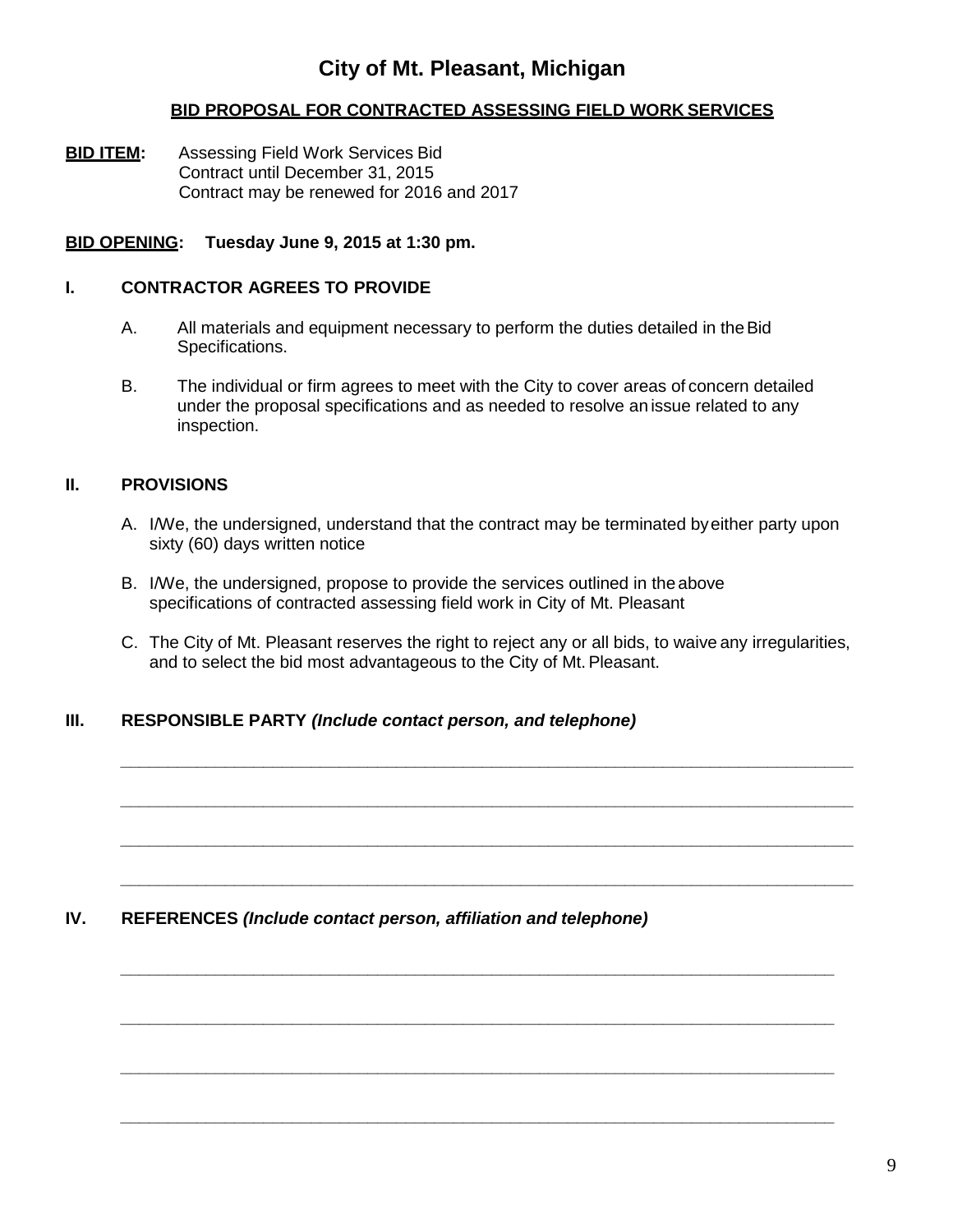#### **V. BID AMOUNTS** for per parcel inspections

|                 | A<br><b>Inspection Rate</b><br>Per Parcel | B<br><b>Estimated Parcel</b> | A x B<br><b>Total Estimated</b><br><b>Inspection Costs</b> |
|-----------------|-------------------------------------------|------------------------------|------------------------------------------------------------|
| 2015 Base Bid   |                                           | 130                          |                                                            |
| Alternate Bid A |                                           | 215                          |                                                            |
| Alternate Bid B |                                           | 430                          |                                                            |
| 2015 New        |                                           |                              |                                                            |
| Construction    |                                           | 100                          |                                                            |
|                 |                                           |                              |                                                            |
| 2016 Base Bid   |                                           | 130                          |                                                            |
| Alternate Bid A |                                           | 215                          |                                                            |
| Alternate Bid B |                                           | 430                          |                                                            |
| 2016 New        |                                           |                              |                                                            |
| Construction    |                                           | 100                          |                                                            |

#### **VI. CONTACT INFORMATION**

| <b>Mailing Address</b>      |                      |                    |
|-----------------------------|----------------------|--------------------|
| City                        | <b>State</b>         | Zip Code           |
| <b>Telephone Number</b>     |                      | Cell/Mobile Number |
| <b>Business Fax Number</b>  | <b>Email Address</b> |                    |
| <b>Authorized Signature</b> |                      | Date               |

Print or Type Name and Official Title